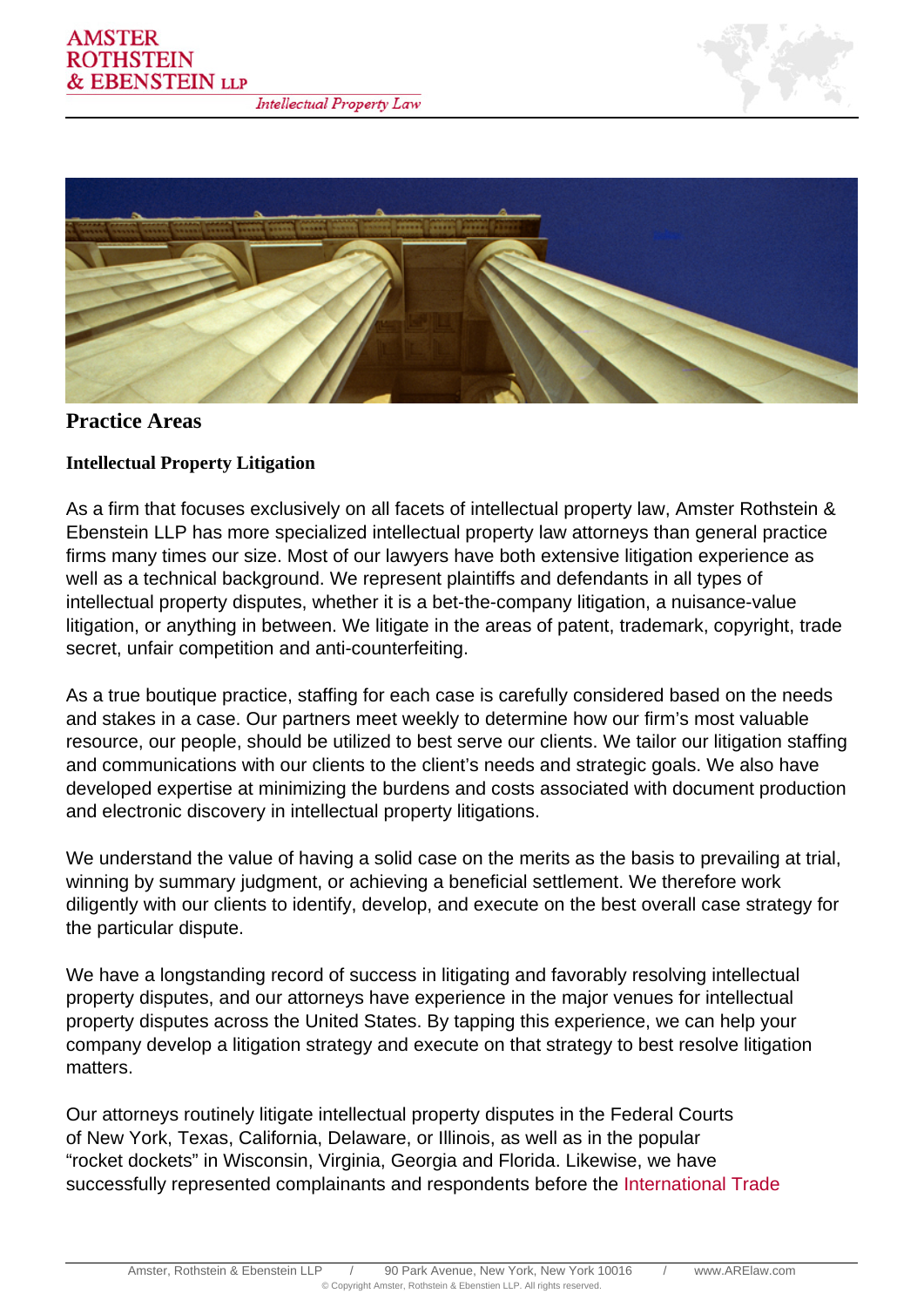

[Commission](/practice/itc.html) ("ITC"). Our attorneys also have a wealth of experience in representing clients in private arbitrations and mediations.

Whether your dispute is raised before a Federal Court, the International Trade Commission, or in a private ADR setting, such as arbitration or mediation, our litigators guide our clients to successful results.

#### **Industries Served**

- Computer Hardware and Software
- Consumer Electronics
- Financial Services
- Green Technology and Energy
- Internet and e-Commerce
- Life Sciences & Biotechnology
- Lithium-Ion Batteries
- MEMS & Semiconductors
- Retailing & Apparel
- Toys & Games
- Universities, Research Institutions & Hospitals

#### **Professionals**

**Partners** 

- Brian A. Comack
- Daniel S. Ebenstein
- Kenneth P. George
- Anthony F. Lo Cicero
- Charles R. Macedo
- Douglas A. Miro
- Chester Rothstein

## Of Counsel

- Philip H. Gottfried
- John P. White
- Neil M. Zipkin

### Senior Counsel

- Eric M. Eisenberg
- Matthieu Hausig
- Richard S. Mandaro
-